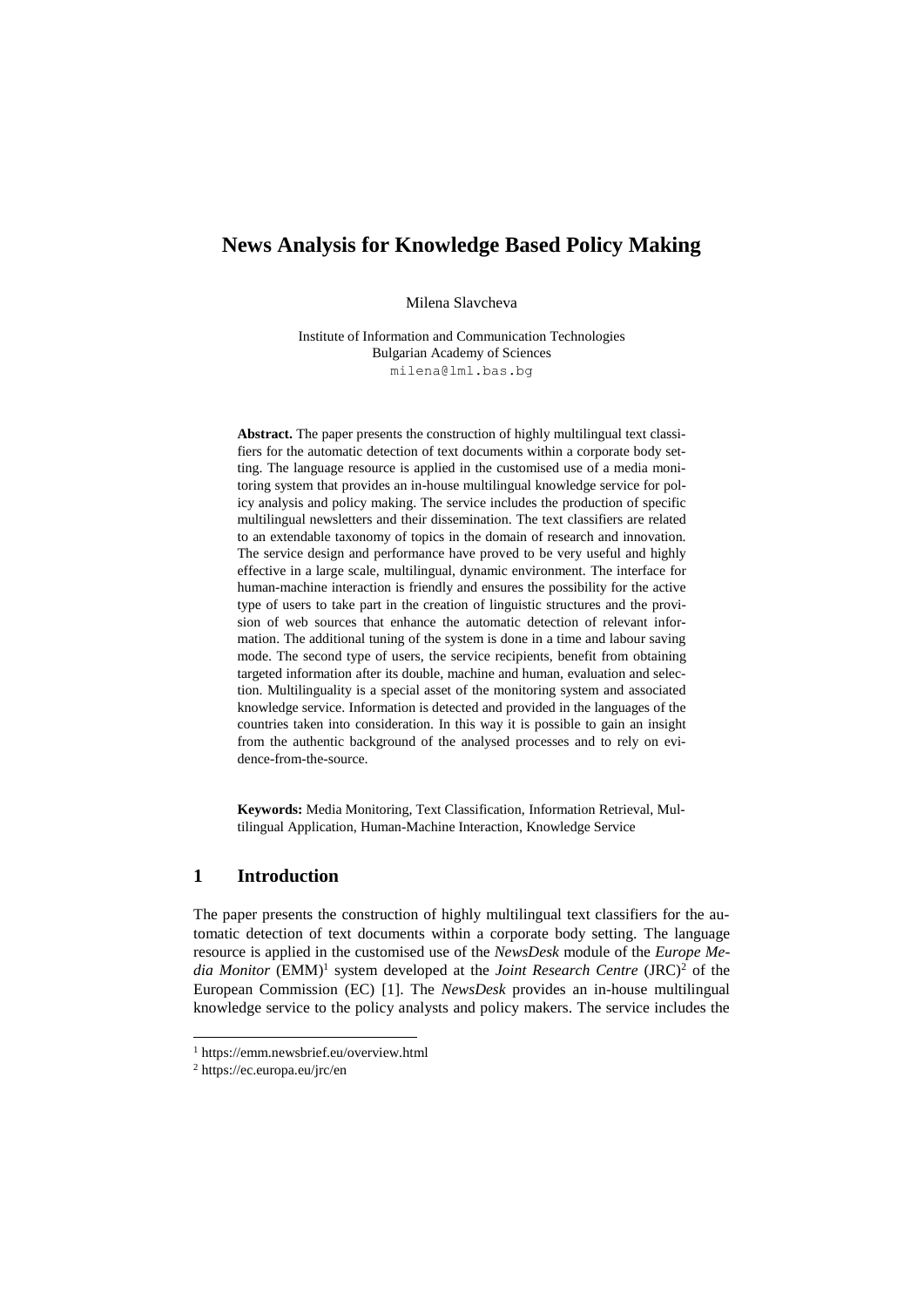production of specific multilingual newsletters and their dissemination to interested parties within the European Union (EU) institutions. The text classifiers are related to a taxonomy of topics in the domain of research and innovation. The service design and performance have proved to be very useful and highly effective in a large scale, multilingual, dynamic environment.

The *Europe Media Monitor* (EMM) system as a whole incorporates several media gathering and analysis applications [1], [2], [3], whose scale is comparable, for instance, to the SUMMA (Scalable Understanding of Multilingual Media) platform [4] aiming to support the work of large news organisations. Both systems incorporate NLP techniques into a media processing pipeline, certainly, each one having its history of development, specific users and real-world function.

Text classification is an everlasting challenge in text understanding tasks [5] employing various techniques. The EMM system uses intensively finite state techniques to match the predefined text category definitions. These techniques have proved to be well performing in a highly multilingual system operating in a very dynamic environment with continuous client requests for adding new text classes to be searched in "new" languages, with the active involvement of non-IT experts in various domains of interest. Such an approach of tailored automatic text analysis that employs manual effort in building classifiers relates to that of [6], where an extension of the DUALIST tool [7], [8] is described enabling social scientists to engage directly in media monitoring.

The paper is structured as follows. Section 2 describes the process of monitoring and analysis of media for selecting relevant information according to predefined text classifiers. Section 3 presents the design and operation of the knowledge service. Section 4 draws some conclusions of the workflow scenario.

## **2 Media Monitoring and Analysis**

As pointed out above, the *Europe Media Monitor* (EMM) system consists of several tools that gather and classify news in around 70 languages. Most of them are accessible in the public domain. The *NewsDesk* module, described in this paper, is used internally within the EU institutions and is customised to automatically select news and other relevant documents on specifically defined topics of interest that serve the needs of particular units in the different EC Directorates and EU institutions. This paper presents a use case of the *NewsDesk* in the domain of research and innovation activities and policies in the 28 member states of the European Union. Following a topic taxonomy, information is retrieved for each EU country in the official language of that country. On the basis of the retrieved news items, a team of policy analysts produces newsletters for each EU member state in the respective language. The newsletters are disseminated to a number of clients in the EC directorates.

The EMM engine gathers news articles using two basic components: 1) handselected web sources; 2) manually defined text classifiers (called category definitions). The customised application necessitates the tuning of the web sources and of the text classification system of the EMM.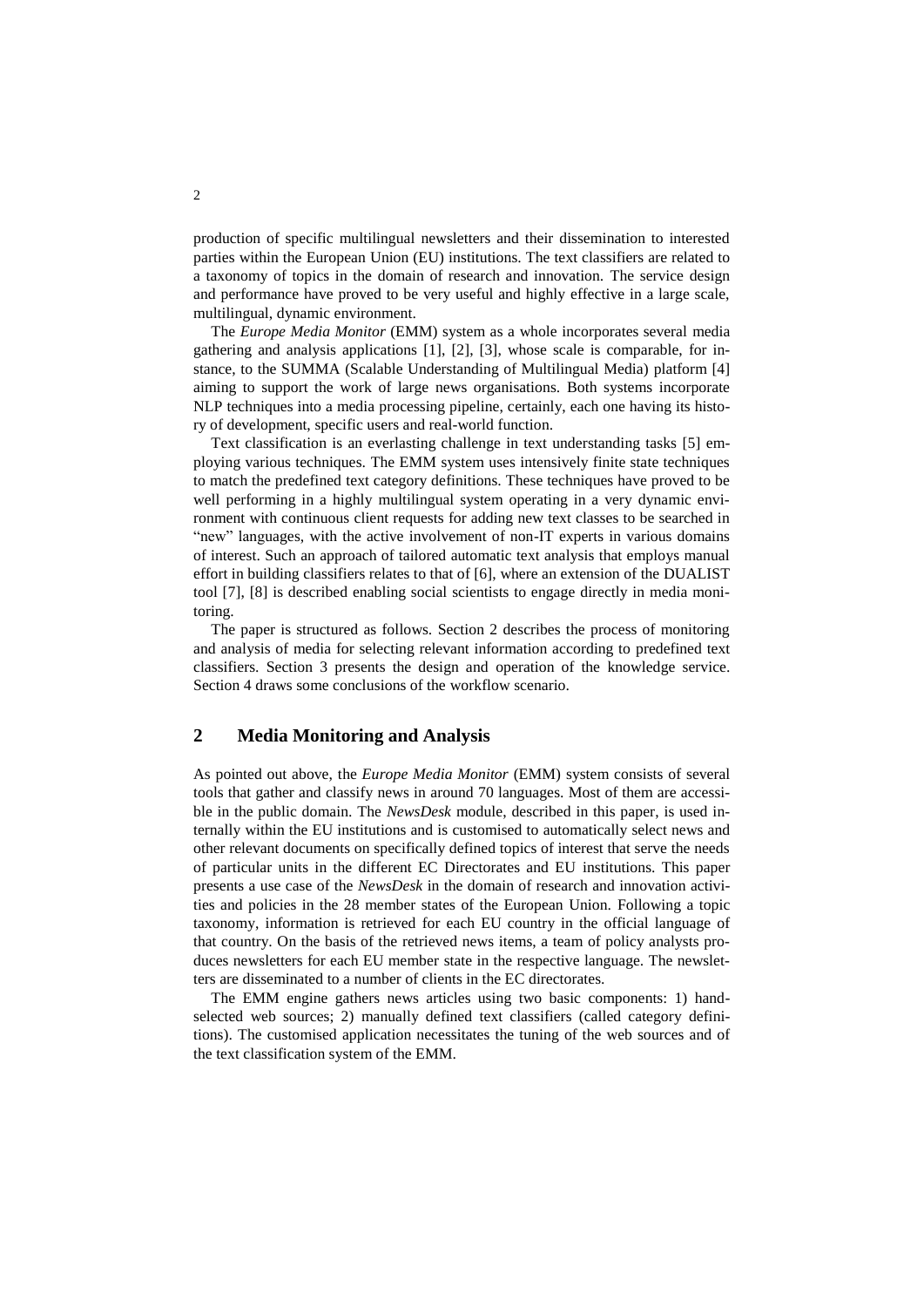#### **2.1 Web Sources**

The web sources monitored for the customer specific tasks described here belong to two main groups – newspaper and institution websites. They augment the sets of media websites for scraping, that is, a channel directory in XML format is filled in with newly selected web sources, for example:

```
<channel id="hamagbicro.hr-website">
    <dc:format>site</dc:format>
    <dc:type>webnews</dc:type>
    <dc:subject>Science</dc:subject>
    <dc:description>Business Innovation Agency of Croatia 
(BICRO)</dc:description>
    <dc:identifier>http://www.hamagbicro.hr/</dc:identifier>
    <ocs:encoding>UTF-8</ocs:encoding>
    <iso:country>HR</iso:country>
    <region>European Union</region>
    <category>National</category>
    <ranking>0</ranking>
    <iso:language>hr</iso:language>
    <ocs:schedule>
       <ocs:updatePeriod>daily</ocs:updatePeriod>
       <ocs:updateFrequency>1</ocs:updateFrequency>
    </ocs:schedule>
    <feed title="hamagbicro hr website News" 
url="http://www.hamagbicro.hr/kategorija/vijesti/"/>
  </channel>
```
The EMM uses RSS feeds when provided by the websites, otherwise it extracts information from the HTML formatted web pages. The search engine also looks for relevant information in other machine readable text files, including PDF documents. The websites for monitoring have to be carefully chosen in respect to regular update and relevance of the information. The quality of the web sources impacts the obtained results. Besides the technicalities involved in the search process, there are interesting behavioural aspects that influence the results for the different countries - the availability of websites of the different institutions and media, how much they talk in the press on topics related to research and innovation, to what extent the institutional information is publicly available, etc.

#### **2.2 Category Definitions**

Using a predefined set of text classifiers, the so called category definitions, the EMM system estimates the inflowing information and classifies it on the fly. The category definition has two sections (either of them is optional): a word-weight list with a defined threshold, which consists of set phrases used by the EMM finite-state machine pattern matcher. The keywords in the word-weight list belong mainly to two groups –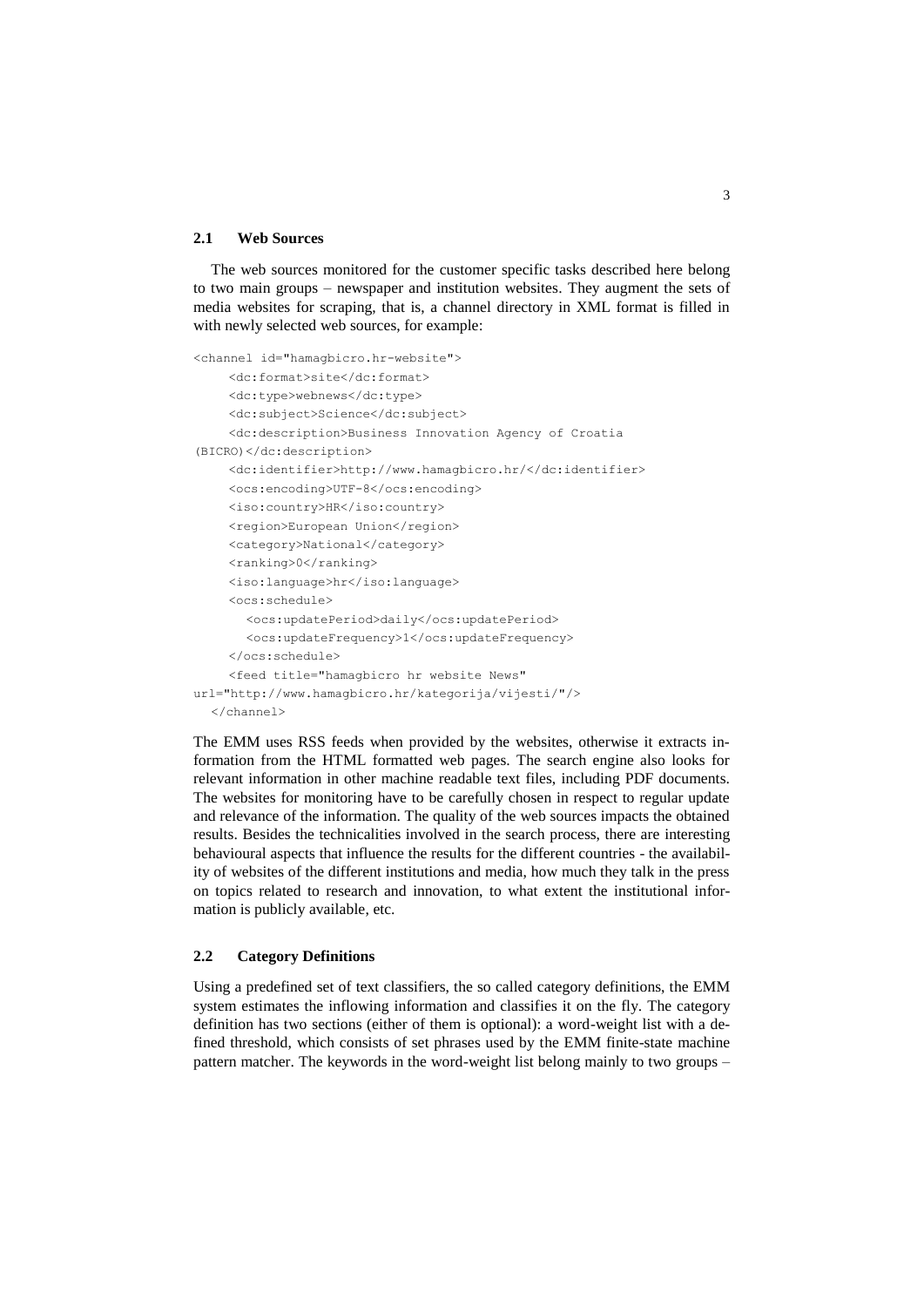generic patterns like *research*, *research and innovation*, *innovation*, *open access*, and country specific expressions referring to institutions like *Bulgarian Academy of Sciences*, *Ministry of Science and Education*, *Hellenic Research Foundation, Baltic Innovation Fund*. The second section of the category definition consists of one or more combinations of keywords connected with logical operators. These combinations are used for broader terms or concepts with looser connection between the words that denote them.

Wildcards are made use of in the category definitions: the "+" symbol is used in multiword expressions to indicate that several words form a search string; the "%" symbol stands for 0, 1 or more characters and is used mainly to replace word inflections; the "\_" (underscore) symbol matches exactly one character within the word. A category definition can contain a *proximity* attribute, which defines a word context size within which the keywords in the combination have to occur. Below is an example of a combination of lists of keywords written as a logical formula, which means that at least one element of each of the OR lists within the brackets must occur for a category to be triggered (the combination of keywords belongs to the category *tax incentives* as part of the topic i*nnovation union*):

(tax+incentive% OR subsidy OR subsidies OR SBRI OR R&D+tax+incentive% OR innovation+incentive%) AND (healthy+aging OR bioeconomy OR bio+economy OR biomass% OR biofuel% OR bio+fuel% OR photovoltaic% OR energy+effiecien% OR solar OR electric+car% OR electric+vehicle% OR evehicle%)

It should be noted that the EMM system also uses a multilingual, classified geospatial information base of place names, provinces, regions and countries in order to perform geo-tagging [9]. In the country-specific information retrieval the geospatial information base is used in a filter in the categorisation of news items. The geospatial information base is a built-in module created and maintained by the "central" EMM developers' team.

The country-specific classifiers have been created by the team of policy analysts in an iterative process of definition, verification and tuning. Although a unified approach has been implemented to the construction of the text classifiers for the different countries, they still have a varied composition depending on the conceptualisation of the different languages and the discourse typical for the respective countries. The keywords have to be carefully chosen in respect to the balance between generic concepts and specific names of entities in order to avoid the abundance of noise in the retrieved news items and not to miss relevant articles.

# **3 The Knowledge Service**

The described customised use of the EMM system includes the production and dissemination of country specific newsletters through the *NewsDesk* application. The newsletters are in the official language of each country. The EMM engine detects automatically news items and other relevant documents, which are represented in the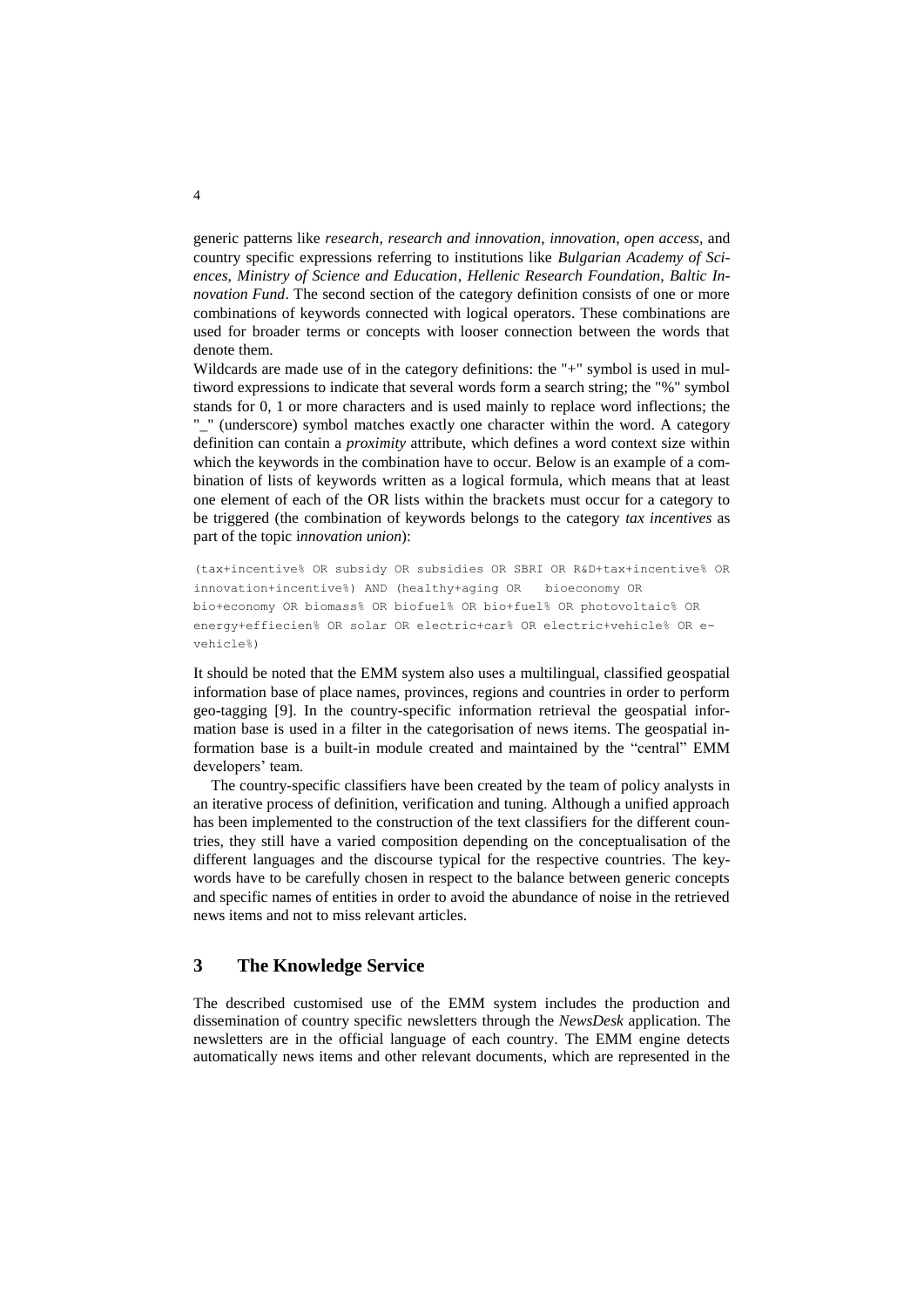form of RSS feeds within the *Workspace* – a tool for creating newsletters. Each news item representation contains a title, a link to the web source, and a short three-fourline description. Information about the triggers of the particular news category is also displayed. The human user can navigate through the pages of the machine-selected articles and can make his/her own selection for the particular newsletter. By a dragand-drop action the human-selected articles are inserted in the Editing Area of the window. It is possible to hand-edit the title and the other specifications of the chosen article if needed. The Editing Area offers the useful option of creating a taxonomy of the article topics (or sub-topics) related to the general topic of interest *Research and innovation*, for example:

Research Infrastructures, Labour market for researchers, Researchers' mobility, Knowledge transfer, Public-private cooperation, Start-ups, Open access, Intellectual property rights, Higher education, Funding, Framework programmes, Innovation ecosystems, R&I evaluation, etc.

The elements of this taxonomy are represented as titles of sections or sub-sections in a user-defined newsletter content structure.

When compiling the newsletter, the human users have the possibility to add manually news articles and institution document references, which they happen to find "outside" the EMM operation, and which they consider useful.

Once the team of policy analysts have completed the selection of news items for the newsletters, the manager of the customised use of the EMM system checks the quality of the newsletters, generates the newsletter files and delivers them to the list of clients. All those actions are performed within the *NewsDesk* software environment.

The entire process whose output is the newsletters is in fact a multilingual knowledge service that provides evidence, outlines the social and political context of the Research and Innovation developments in a given country, backs up the argumentation for certain analyses and decisions. The use of the EMM system supports the production of analytical reports.

### **3.1 Impact of the Knowledge Service**

As can be seen from the discussion so far, the *NewsDesk* application can have two types of users:

- users who actively interact with the software system building text classifiers, following the information stream offered by the machine, and producing newsletters for clients;
- users who benefit from receiving targeted information after its double, machine and human, evaluation and selection.

The interface for human-machine interaction is friendly and ensures the possibility for the first type of user to take part in the creation of linguistic structures and the provision of web sources that enhance the automatic detection of relevant information. The additional tuning of the system is done in a time and labour saving mode. The friendly interface is there also for the human monitoring of the EMM automatic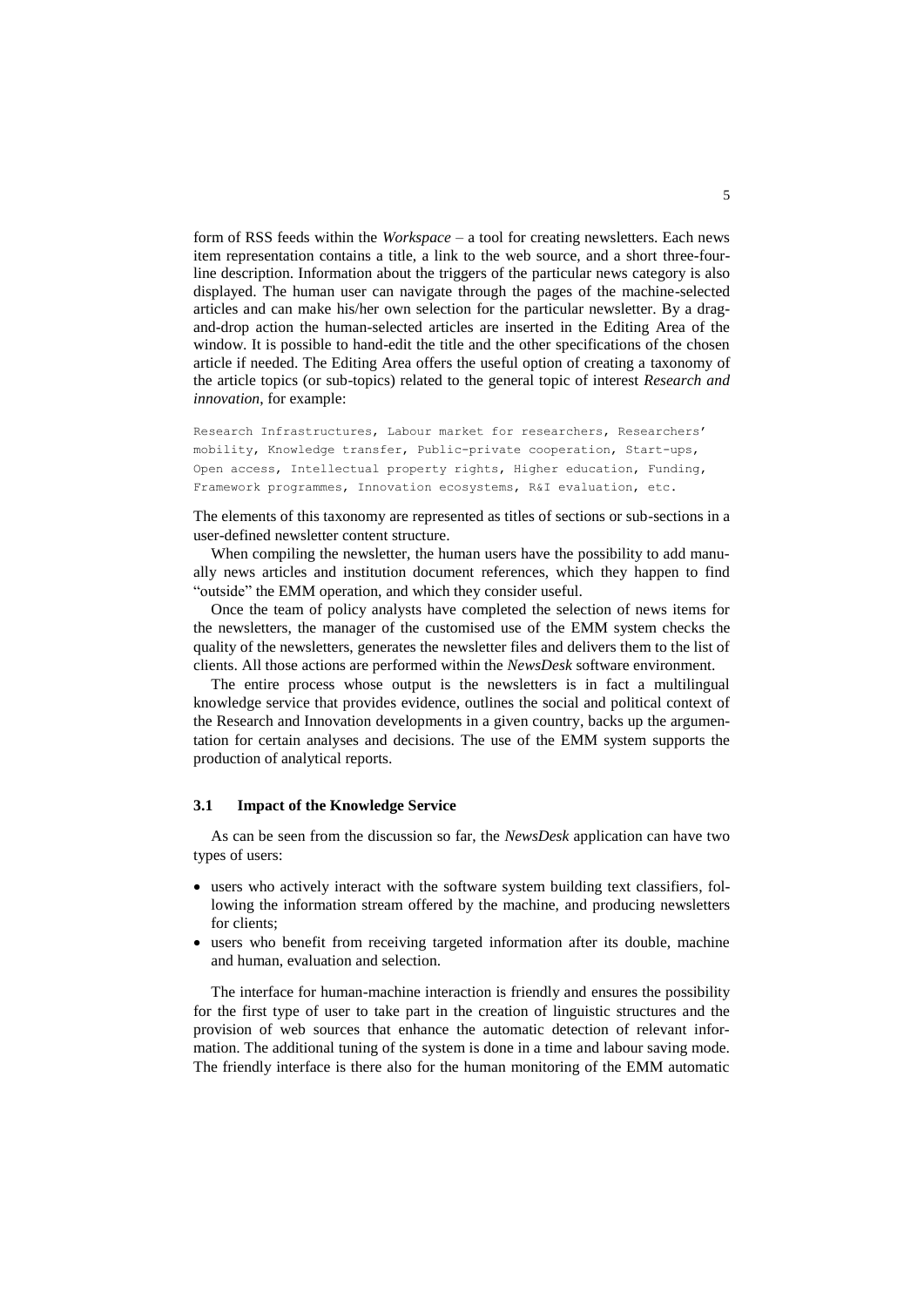output. Such a usage scenario ensures the active role of the service user where he/she becomes a service enhancer.

A survey has been carried out where users of the second type have been asked for feedback on the newsletters usefulness. The feedback can be summarised as very positive. The newsletters recipients found the service very useful and expressed their interest in additional topics and continuity of the service. The newsletters provide a highly targeted machine-aided selection of articles in the languages of the respective countries. The selected materials provide a vivid picture of the situation in the different countries, which is a useful additional knowledge for the analytical work.

The features below qualify the knowledge service.

**Multilinguality.** Information is detected and provided in the languages of the countries taken into consideration [10]. In this way it is possible to gain an insight from the authentic background of the analysed processes and to rely on evidence-from-thesource.

**Support to the Analytical Work.** The knowledge service ensures information supply that supports the production of analytical reports. The flow of filtered information provided in reasonably sized portions constantly updates the expert knowledge of the policy analysts and policy makers.

**Flexibility and Expandability of the Search Topics.** The EMM system serves institutions where it is necessary to react quickly to constantly emerging topics and discussions, as well as to related events. There is a straightforward possibility for adding language resources for new topics, "new" languages, "new" countries. The adjustment of the system can be performed by the system users themselves on demand by the community of the service beneficiaries.

**Performance of the Automatic System.** The performance of the automatic news detection is overall estimated as good. However, the results vary for the different countries. As pointed out above, the performance depends on "external" conditions related to the quality of the web sources, the availability and the quality of the information, the social environment in a given country. Those objective conditions interact in a complex way with the analytical work on creating the category definitions for the automatic detection of relevant news items.

**Organisation and Maintenance.** The customised use of the EMM system is a manifestation of large scale collaboration and team work, which requires skilful management.

6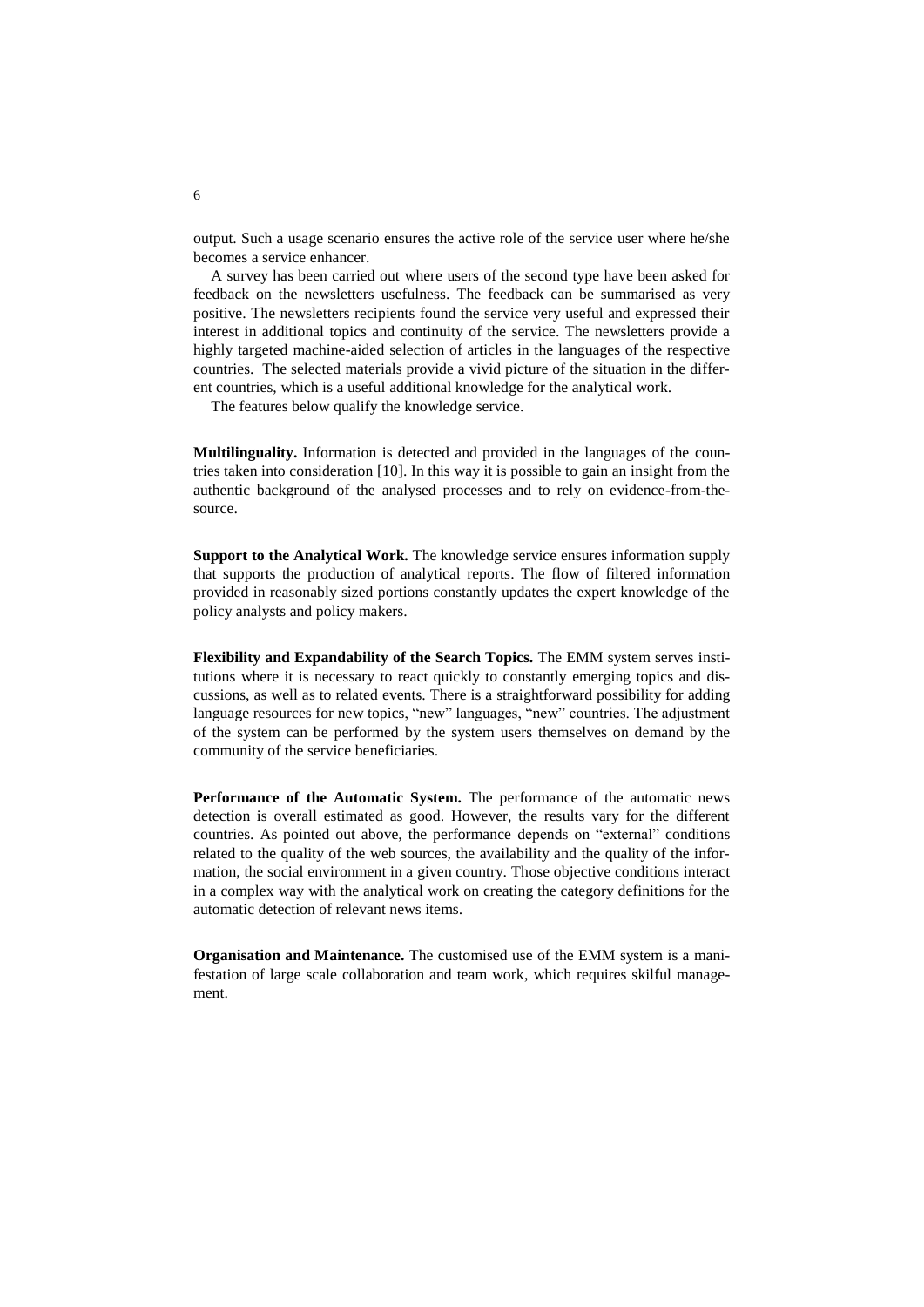### **4 Conclusion**

The paper presented a media monitoring application for automatic multilingual news items detection, as well as multilingual newsletters production and dissemination within a large scale organization.

The workflow scenario is an example of effective human-machine interaction that benefits the analytical work and the policy making at European level. The multilinguality is of special importance for such an application. The creation of text classifiers in a very big number of languages that trigger good results of the automatic text analysis is a challenge, which can be overcome by multiple experiments. The performance of the automatic news detection is estimated as good and very good for the different countries but further fine tuning of the language resources is always needed. The results depend on the interplay of the skilfully created language resources used for the automatic operation of the system, and objective conditions like the quality of the websites and the availabity and quality of relevant information.

The use case of the *NewsDesk* module of the EMM system is an example of team work in international environment, where specialists in different fields collaborate effectively.

## **5 Acknowledgements**

The work presented in this paper was done during my six-year mandate as a policy analyst and IT researcher in Directorate General *Joint Research Centre* (JRC) of the European Commission in Brussels, in the *Knowledge for Finance, Innovation and Growth* Unit. EMM and its module *NewsDesk* have been very effectively used within the *Research and Innovation Observatory (RIO) – Horizon 2020 Policy Support Facility<sup>3</sup>* project of the *Knowledge for Finance, Innovation and Growth* Unit. The described service has been the result of the collaboration between the EMM developers' team in JRC-Ispra and the *Knowledge for Finance, Innovation and Growth* Unit in JRC-Brussels. I had the honour and responsibility to be the manager and the administrator of the customised use of the EMM system in JRC-Brussels. I would like to acknowledge the multiannual effort of the EMM team in JRC-Ispra for creating and maintaining the Europe Media Monitor system and to thank them for their cooperation and friendliness. I would also like to thank the team in JRC-Brussels for their cooperation and accuracy.

# **References**

 $\overline{\phantom{a}}$ 

1. Steinberger, R., Podavini, A., Balahur, A., Jacquet, G., Tanev, H., Linge, J., Atkinson, M., Chinosi, M., Zavarella, V., Steiner, Y., van der Goot, E.: Observing trends in automated

<sup>3</sup> https://rio.jrc.ec.europa.eu/